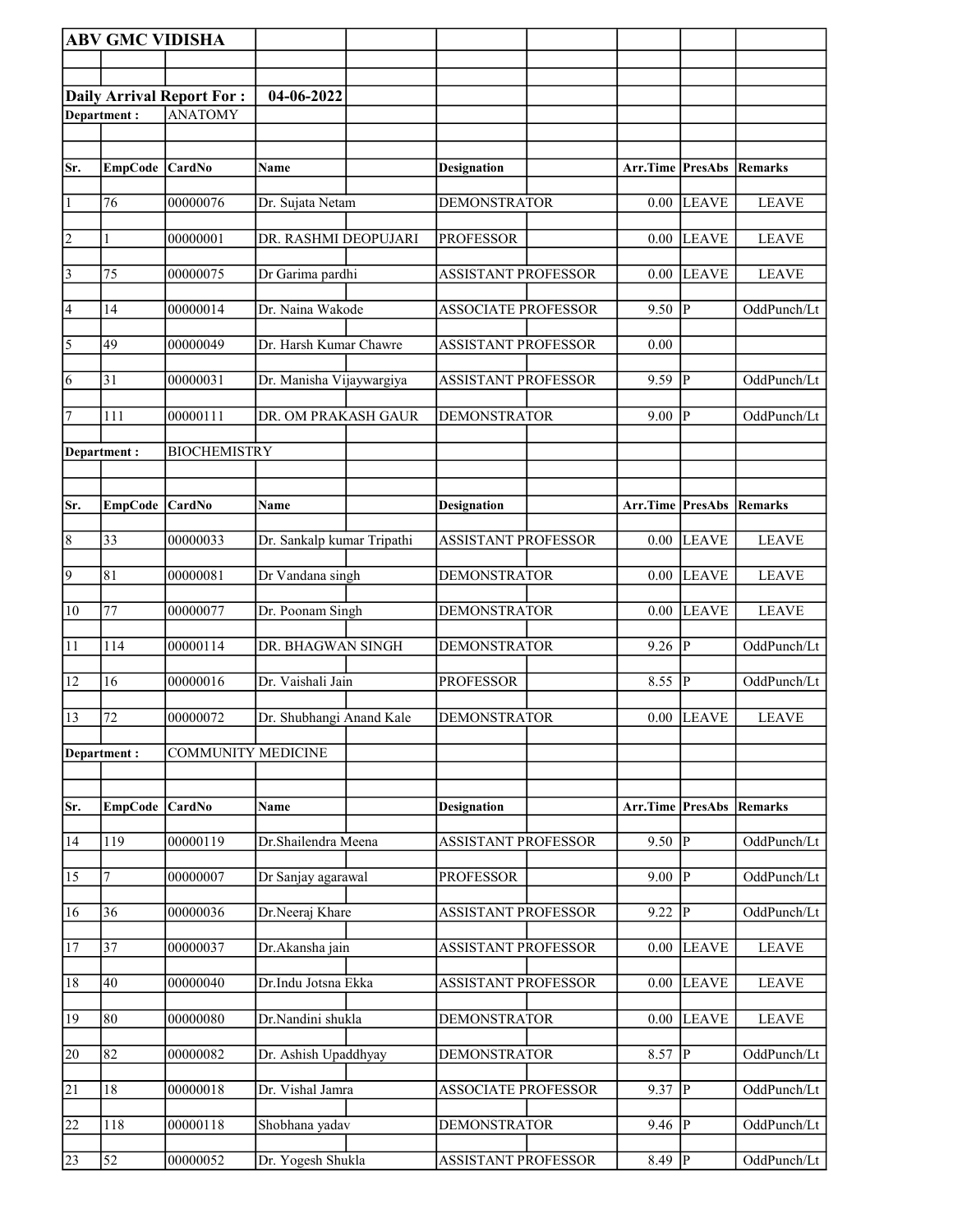| $\sqrt{24}$     | 113             | 00000113                 | DR. ANIRUDH                 | <b>DEMONSTRATOR</b>        | 9.42                    | IР             | OddPunch/Lt    |
|-----------------|-----------------|--------------------------|-----------------------------|----------------------------|-------------------------|----------------|----------------|
| 25              | 24              | 00000024                 | Dr. Richa Nigam             | <b>ASSOCIATE PROFESSOR</b> | 0.00                    | <b>LEAVE</b>   | <b>LEAVE</b>   |
|                 | Department:     | <b>DEAN</b>              |                             |                            |                         |                |                |
|                 |                 |                          |                             |                            |                         |                |                |
| Sr.             | <b>EmpCode</b>  | <b>CardNo</b>            | Name                        | <b>Designation</b>         | Arr.Time PresAbs        |                | Remarks        |
| 26              | 97              | 00000097                 | DR. Sunil Nandeshwar        | <b>DEAN</b>                | 0.00                    | OD             | <b>OD</b>      |
|                 | Department :    | <b>FORANSIC MEDICINE</b> |                             |                            |                         |                |                |
|                 |                 |                          |                             |                            |                         |                |                |
| Sr.             | <b>EmpCode</b>  | <b>CardNo</b>            | Name                        | <b>Designation</b>         | <b>Arr.Time PresAbs</b> |                | <b>Remarks</b> |
| 27              | 85              | 00000085                 | Dr. Sharad Dohare           | <b>DEMONSTRATOR</b>        | 0.00                    | <b>LEAVE</b>   | <b>LEAVE</b>   |
| 28              | 112             | 00000112                 | DR. POOJA TIWARI            | <b>DEMONSTRATOR</b>        | 0.00                    | <b>LEAVE</b>   | <b>LEAVE</b>   |
| 29              | $\overline{35}$ | 00000035                 | Dr. Narendra singh patel    | <b>ASSOCIATE PROFESSOR</b> | 9.43                    | <sup> </sup> P | OddPunch/Lt    |
| 30              | 54              | 00000054                 | Dr.Manish Nigam             | <b>PROFESSOR</b>           | 9.57                    | ∣P             | OddPunch/Lt    |
|                 |                 |                          |                             |                            |                         |                |                |
| 31              | 126             | 00000126                 | Dr. Vivek kumar Chouksey    | <b>ASSISTANT PROFESSOR</b> | 9.29                    | <sup> </sup> P | OddPunch/Lt    |
|                 | Department :    | MICROBIOLOGY             |                             |                            |                         |                |                |
|                 |                 |                          |                             |                            |                         |                |                |
| Sr.             | <b>EmpCode</b>  | <b>CardNo</b>            | Name                        | <b>Designation</b>         | Arr.Time PresAbs        |                | Remarks        |
| 32              | $\overline{4}$  | 00000004                 | Dr Avinash laghave          | <b>PROFESSOR</b>           | $9.16 \overline{P}$     |                | OddPunch/Lt    |
| 33              | 125             | 00000125                 | DR.Himanshi Bansal          | <b>ASSISTANT PROFESSOR</b> | $9.34$ P                |                | OddPunch/Lt    |
| 34              | 88              | 00000088                 | Dr. Sanjay Singh            | <b>ASSISTANT PROFESSOR</b> | 0.00                    | <b>LEAVE</b>   | <b>LEAVE</b>   |
| 35              | 106             | 00000106                 | Dr.Aarti Jain               | <b>ASSOCIATE PROFESSOR</b> | 9.59                    | p              | OddPunch/Lt    |
| $\overline{36}$ | 79              | 00000079                 | Dr.Prashant kumar bhakoriya | <b>DEMONSTRATOR</b>        | 9.55                    | $\overline{P}$ | OddPunch/Lt    |
| 37              | $110\,$         | 00000110                 | DR, RAGINI DANGI            | <b>DEMONSTRATOR</b>        | 9.41                    | P              | OddPunch/Lt    |
|                 |                 |                          |                             |                            |                         |                |                |
|                 | Department:     | PATHOLOGY                |                             |                            |                         |                |                |
| Sr.             | <b>EmpCode</b>  | CardNo                   | Name                        | <b>Designation</b>         | Arr.Time PresAbs        |                | Remarks        |
| 38              | 6               | 00000006                 | Dr Gopal krishna sawke      | <b>PROFESSOR</b>           | $9.34$ P                |                | OddPunch/Lt    |
|                 |                 |                          |                             |                            |                         |                |                |
| 39              | 128             | 00000128                 | DR.PREETI MANDLOI           | <b>ASSISTANT PROFESSOR</b> | 9.59                    | P              | OddPunch/Lt    |
| 40              | 17              | 00000017                 | Dr. Tina Rai                | <b>ASSOCIATE PROFESSOR</b> | 9.46                    | P              | OddPunch/Lt    |
| 41              | 134             | 00000134                 | Dr.Pragati Awashti          | DEMONSTRATOR               | 9.46                    | $ {\bf P} $    | OddPunch/Lt    |
| 42              | 78              | 00000078                 | Dr. Rajnikant ahirwar       | <b>DEMONSTRATOR</b>        | 8.35                    | ₽              | OddPunch/Lt    |
| 43              | 51              | 00000051                 | Dr. Lal Pranay singh        | ASSISTANT PROFESSOR        | 9.40                    | P              | OddPunch/Lt    |
| 44              | 84              | 00000084                 | Dr. Sunil Nagar             | <b>DEMONSTRATOR</b>        | 0.00                    | <b>LEAVE</b>   | <b>LEAVE</b>   |
| $ 45\rangle$    | 48              | 00000048                 | Dr.Pratibha Meena           | <b>ASSISTANT PROFESSOR</b> | 9.51                    | P              | OddPunch/Lt    |
|                 |                 |                          |                             |                            |                         |                |                |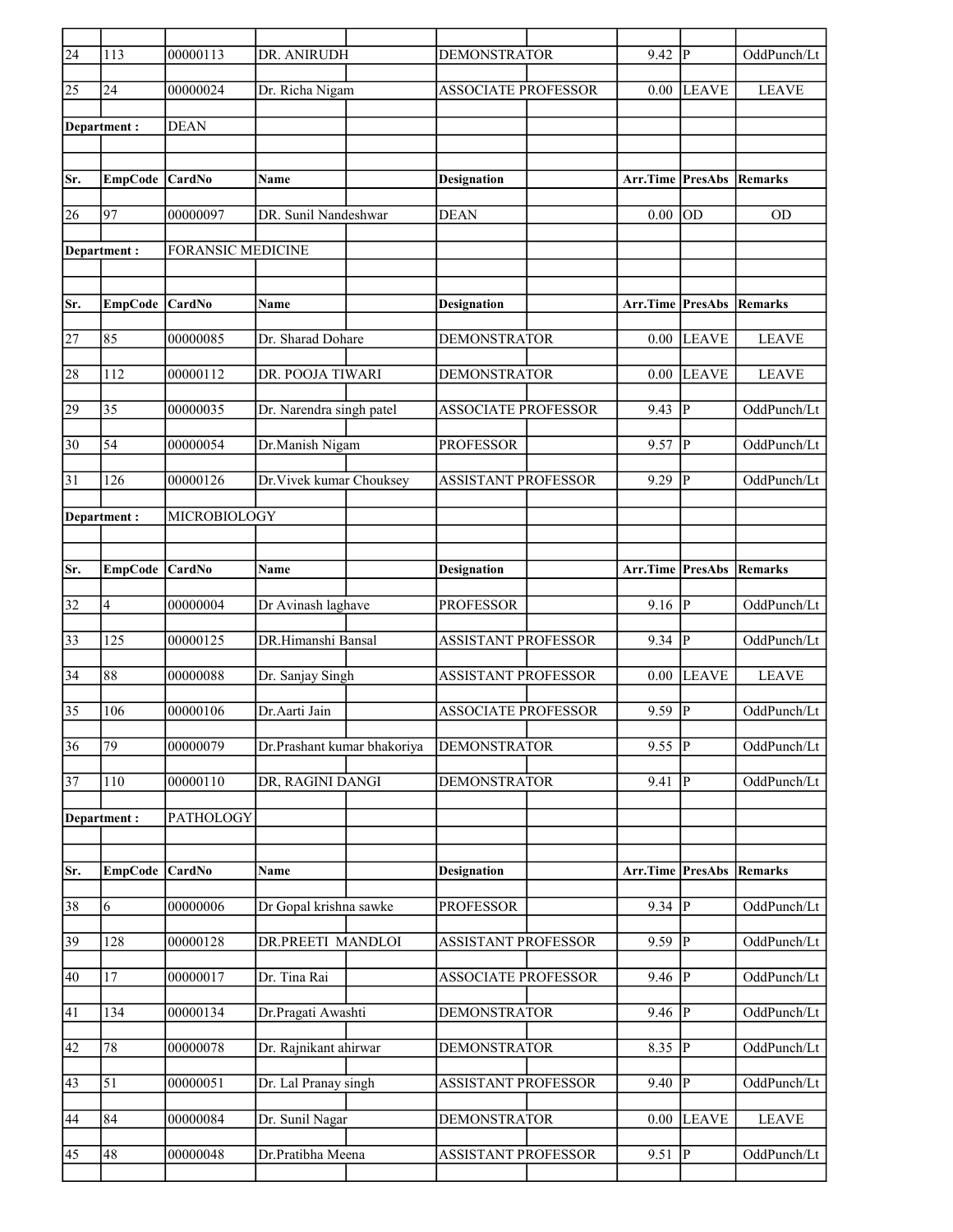| $\overline{46}$ | 83             | 00000083      | Dr.Fuzail Ahmad         | <b>DEMONSTRATOR</b>        | 0.00                    |                |                |
|-----------------|----------------|---------------|-------------------------|----------------------------|-------------------------|----------------|----------------|
|                 | Department:    | PHARAMCOLOGY  |                         |                            |                         |                |                |
|                 |                |               |                         |                            |                         |                |                |
|                 |                |               |                         |                            |                         |                |                |
| Sr.             | <b>EmpCode</b> | CardNo        | <b>Name</b>             | <b>Designation</b>         | <b>Arr.Time PresAbs</b> |                | <b>Remarks</b> |
|                 |                |               |                         |                            |                         |                |                |
| 47              | 73             | 00000073      | Dr. Sudhir Kumar Jain   | <b>ASSISTANT PROFESSOR</b> | 9.51                    | P              | OddPunch/Lt    |
| 48              | 133            | 00000133      | Dr.Monika Sahu          | <b>DEMONSTRATOR</b>        | 9.38                    | P              | OddPunch/Lt    |
|                 |                |               |                         |                            |                         |                |                |
| 49              | 22             | 00000022      | Dr Akhilesh kumar       | <b>PROFESSOR</b>           | 7.35                    | P              | OddPunch       |
|                 |                |               |                         |                            |                         |                |                |
| 50              | 74             | 00000074      | Dr. Raina Jain          | <b>ASSISTANT PROFESSOR</b> | 0.00                    | <b>LEAVE</b>   | <b>LEAVE</b>   |
|                 | Department:    | PHYSIOLOGY    |                         |                            |                         |                |                |
|                 |                |               |                         |                            |                         |                |                |
|                 |                |               |                         |                            |                         |                |                |
| Sr.             | <b>EmpCode</b> | <b>CardNo</b> | Name                    | <b>Designation</b>         | Arr.Time                | PresAbs        | Remarks        |
| 51              | 108            | 00000108      | Dr. Geeta Shammani      | <b>ASSISTANT PROFESSOR</b> | $9.50$ $\overline{P}$   |                | OddPunch/Lt    |
|                 |                |               |                         |                            |                         |                |                |
| $\overline{52}$ | 115            | 00000115      | Dr. SOBHARAN MEENA      | <b>DEMONSTRATOR</b>        | 9.51                    | <sup> </sup> P | OddPunch/Lt    |
|                 |                |               |                         |                            |                         |                |                |
| $\overline{53}$ | 70             | 00000070      | Dr. Pankaj Kumar Sharma | <b>DEMONSTRATOR</b>        | $9.54$ P                |                | OddPunch/Lt    |
| $\overline{54}$ | 8              | 00000008      | Dr Suman rai            | <b>PROFESSOR</b>           | $9.35$ P                |                | OddPunch/Lt    |
|                 |                |               |                         |                            |                         |                |                |
| 55              | 15             | 00000015      | Dr. Mona Kharbanda      | <b>ASSOCIATE PROFESSOR</b> | 9.33                    | IР             | OddPunch/Lt    |
| 56              | 32             | 00000032      | Dr.Brajesh sharma       | <b>ASSISTANT PROFESSOR</b> | 0.00                    | <b>LEAVE</b>   | <b>LEAVE</b>   |
|                 |                |               |                         |                            |                         |                |                |
| 57              | 71             | 00000071      | Dr. Parul Sharma        | <b>DEMONSTRATOR</b>        | 9.55 $ P $              |                | OddPunch/Lt    |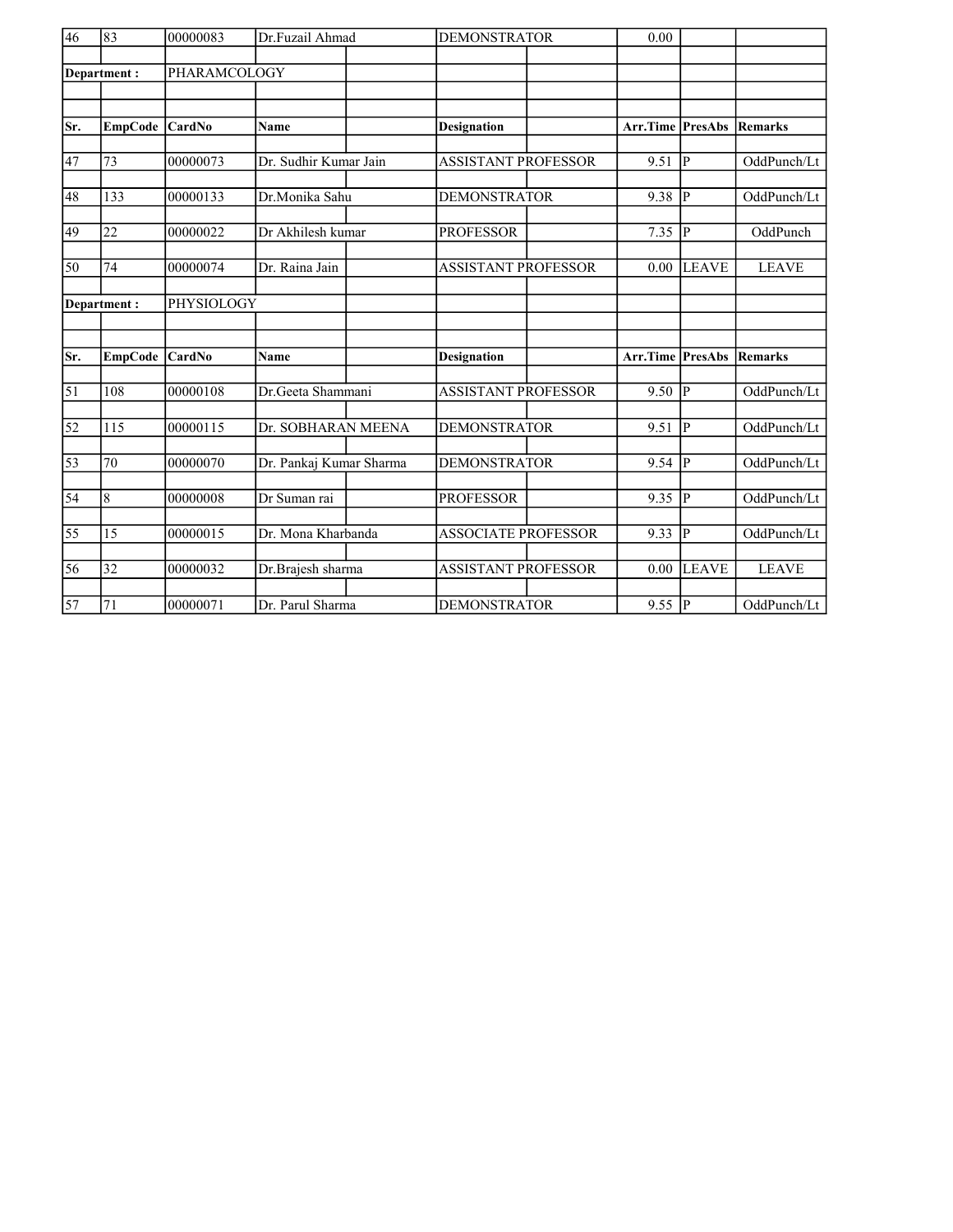|              | <b>ABV GMC VIDISHA</b> |                           |                                           |                            |                                 |                |                        |
|--------------|------------------------|---------------------------|-------------------------------------------|----------------------------|---------------------------------|----------------|------------------------|
|              |                        |                           |                                           |                            |                                 |                |                        |
|              |                        | Daily Arrival Report For: | 04-06-2022                                |                            |                                 |                |                        |
| Department:  |                        | <b>ANESTHESIA</b>         |                                           |                            |                                 |                |                        |
|              |                        |                           |                                           |                            |                                 |                |                        |
| Sr.          | <b>EmpCode</b>         | $\vert$ CardNo            | Name                                      | <b>Designation</b>         | Arr.Time PresAbs                |                | Remarks                |
| $\vert$ 1    | 59                     | 00000059                  | Dr.Chandrakant                            | <b>ASSISTANT PROFESSOR</b> | 8.27                            | $\overline{P}$ | Erl                    |
| 2            | 127                    | 00000127                  | DR.JYOTI RAGHUWANSHI                      | <b>ASSISTANT PROFESSOR</b> | 9.40                            | P              | OddPunch/Lt            |
| $\vert$ 3    | 58                     | 00000058                  | Dr.Sevras Hingwe                          | <b>ASSISTANT PROFESSOR</b> | 9.07                            | P              | OddPunch/Lt            |
| 4            | 57                     | 00000057                  | Dr. Vinyak Gour                           | <b>ASSOCIATE PROFESSOR</b> | 0.00                            | <b>LEAVE</b>   | <b>LEAVE</b>           |
| Department : |                        | <b>DEAN OFFICE</b>        |                                           |                            |                                 |                |                        |
| Sr.          | EmpCode CardNo         |                           | Name                                      | <b>Designation</b>         | Arr.Time PresAbs Remarks        |                |                        |
| 10           | 102                    | 00000102                  | Amit Singh Parihar                        | <b>ADMIN</b>               | 0.00                            |                |                        |
| 11           | 101                    | 00000101                  | <b>Bhim Singh Parmar</b>                  | <b>ADMIN</b>               | 7.42                            | P              | OddPunch               |
| 12           | 104                    | 00000104                  | Mukesh Kumar                              | ADMIN                      | 9.38                            | P              | OddPunch/Lt            |
| 13           | 103                    | 00000103                  | Namrata Jogdand                           | <b>ADMIN</b>               | 9.44                            | $\overline{P}$ | OddPunch/Lt            |
| Department:  |                        | <b>DENTISTRY</b>          |                                           |                            |                                 |                |                        |
| Sr.          | EmpCode CardNo         |                           | Name                                      | Designation                | Arr.Time PresAbs                |                | Remarks                |
| 15           | 131                    | 00000131                  | DR. HEERALAL CHOKOTIY ASSISTANT PROFESSOR |                            | $9.56$ P                        |                | OddPunch/Lt            |
| 16           | 64                     | 00000064                  | Dr.Rishi Thukral                          | <b>ASSOCIATE PROFESSOR</b> | 9.40                            | P              | Lt/Erl                 |
| 17           | 116                    | 00000116                  | Dr.Bharat jayant sumbh                    | <b>PROFESSOR</b>           |                                 | $0.00$ LEAVE   | <b>LEAVE</b>           |
| Department:  |                        | <b>DERMATOLOGY</b>        |                                           |                            |                                 |                |                        |
| Sr.          | <b>EmpCode</b>         | $\vert$ CardNo            | <b>Name</b>                               | <b>Designation</b>         | <b>Arr.Time PresAbs Remarks</b> |                |                        |
| 18           | 100                    | 00000100                  | Dr.sourabh jain                           | <b>ASSOCIATE PROFESSOR</b> | 0.00                            | <b>LEAVE</b>   | <b>LEAVE</b>           |
| Department : |                        | E.N.T.                    |                                           |                            |                                 |                |                        |
|              |                        |                           |                                           |                            |                                 |                |                        |
| Sr.          | <b>EmpCode</b>         | $\vert$ CardNo            | Name                                      | <b>Designation</b>         | <b>Arr.Time PresAbs Remarks</b> |                |                        |
| 19           | 27                     | 00000027                  | Dr. Shiv Kumar Raghuwanshi                | <b>PROFESSOR</b>           | $9.08$ $ \overline{P} $         |                | Lt/Erl                 |
| 20           | 56                     | 00000056                  | Dr. Aditya Gargav                         | ASSOCIATE PROFESSOR        | 9.07                            | P              | OddPunch/Lt            |
| Department : |                        | <b>MEDICINE</b>           |                                           |                            |                                 |                |                        |
| Sr.          | <b>EmpCode</b>         | $\vert$ CardNo            | Name                                      | <b>Designation</b>         | Arr.Time                        |                | <b>PresAbs Remarks</b> |
| 21           | 129                    | 00000129                  | Dr. Mahendra pratap Singh                 | <b>ASSISTANT PROFESSOR</b> | $9.40$ P                        |                | Lt/Erl                 |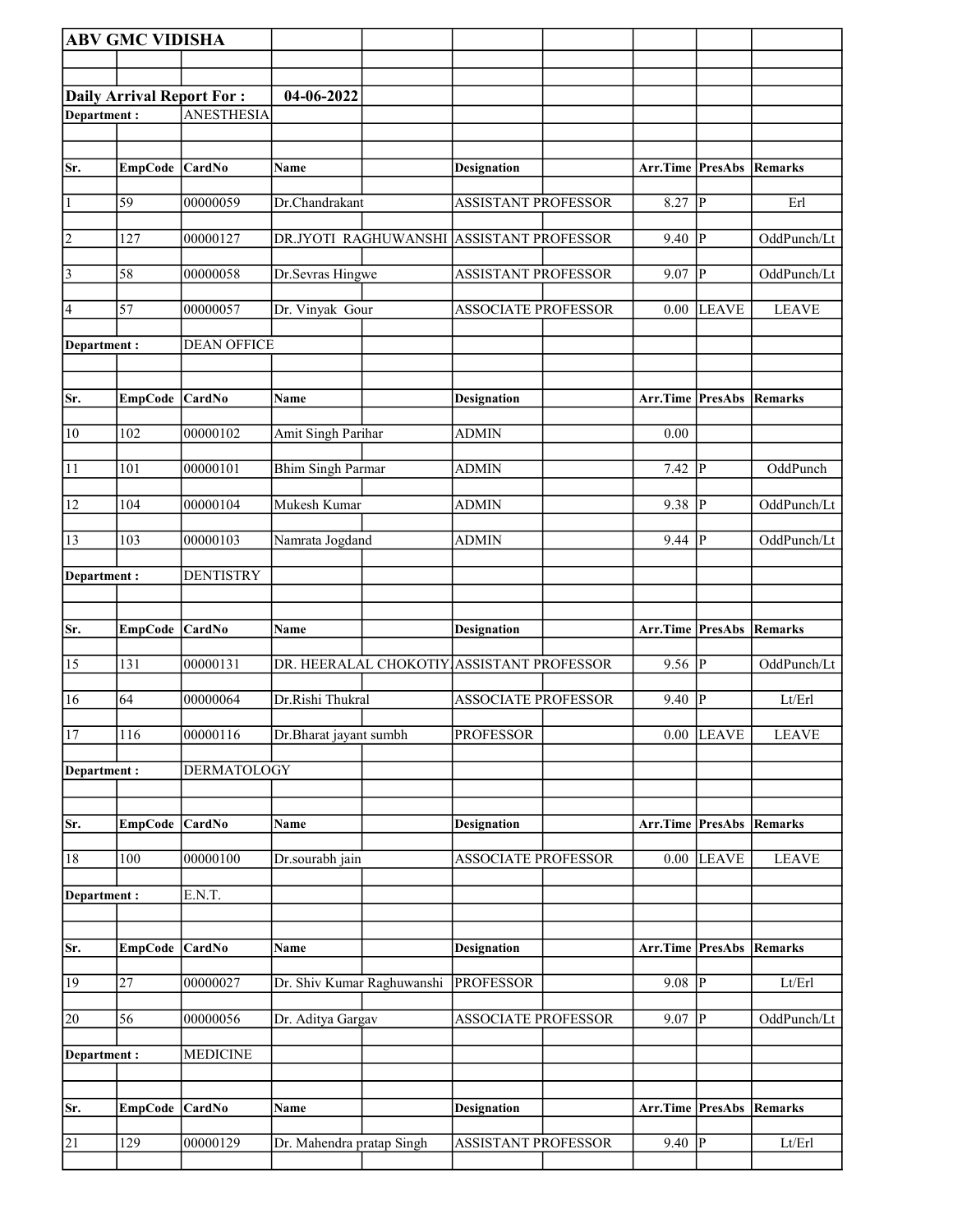| 22              | 50               | 00000050                 | Dr.vinod Dangi                          | <b>ASSISTANT PROFESSOR</b> | $9.38$ P                        |                        | Lt/Erl       |
|-----------------|------------------|--------------------------|-----------------------------------------|----------------------------|---------------------------------|------------------------|--------------|
| 23              | 23               | 00000023                 | Dr. Arvind Chouhan                      | <b>ASSOCIATE PROFESSOR</b> | 0.00                            |                        |              |
| 24              | 12               | 00000012                 | Dr Preshant shrivastava                 | <b>PROFESSOR</b>           | 0.00                            | <b>LEAVE</b>           | <b>LEAVE</b> |
| $\overline{25}$ | 30               | 00000030                 | Dr. Sandeep Aharwar                     | <b>ASSOCIATE PROFESSOR</b> | 8.29                            | P                      | OddPunch     |
| Department :    |                  | <b>OBST. &amp; GYNEE</b> |                                         |                            |                                 |                        |              |
|                 |                  |                          |                                         |                            |                                 |                        |              |
| Sr.             | EmpCode CardNo   |                          | Name                                    | Designation                | <b>Arr.Time PresAbs Remarks</b> |                        |              |
| 26              | 41               | 00000041                 | Dr.Aarti sharma                         | <b>ASSOCIATE PROFESSOR</b> | 0.00                            | <b>LEAVE</b>           | <b>LEAVE</b> |
| $\overline{27}$ | 42               | 00000042                 | Dr. Mridula singh                       | <b>ASSISTANT PROFESSOR</b> | $0.00\,$                        | <b>LEAVE</b>           | <b>LEAVE</b> |
| 28              | 96               | 00000096                 | DR. Sudha Chourasia                     | <b>PROFESSOR</b>           | 8.50                            | P                      | OddPunch/Lt  |
| Department:     |                  | OPHTHALMOLOGY            |                                         |                            |                                 |                        |              |
|                 |                  |                          |                                         |                            |                                 |                        |              |
| Sr.             | EmpCode CardNo   |                          | Name                                    | <b>Designation</b>         | <b>Arr.Time PresAbs Remarks</b> |                        |              |
| 29              | 46               | 00000046                 | Dr. Sapna Raghuwanshi                   | <b>ASSOCIATE PROFESSOR</b> | 0.00                            | <b>LEAVE</b>           | <b>LEAVE</b> |
| $\overline{30}$ | 120              | 00000120                 | Dr.Shivcharan Lal Chadravansh PROFESSOR |                            | 9.45                            | P                      | OddPunch/Lt  |
| 31              | 121              | 00000121                 | Dr.Nikhila Yadav                        | <b>ASSISTANT PROFESSOR</b> | 9.33                            | P                      | OddPunch/Lt  |
| Department:     |                  | <b>ORTHOPEDICS</b>       |                                         |                            |                                 |                        |              |
|                 |                  |                          |                                         |                            |                                 |                        |              |
|                 |                  |                          |                                         |                            |                                 |                        |              |
| Sr.             | <b>EmpCode</b>   | CardNo                   | Name                                    | <b>Designation</b>         | Arr.Time PresAbs                |                        | Remarks      |
| $\overline{32}$ | 10               | 00000010                 | Dr Atul varshney                        | <b>PROFESSOR</b>           | 9.47                            | P                      | OddPunch/Lt  |
| $\overline{33}$ | 55               | 00000055                 | Dr. Sanjay Upadhya                      | <b>ASSOCIATE PROFESSOR</b> | 9.19                            | P                      | OddPunch/Lt  |
| $\overline{34}$ | $\overline{123}$ | 00000123                 | Dr. Vipin kumar Mishraa                 | <b>ASSISTANT PROFESSOR</b> | $9.35$ P                        |                        | Lt/Erl       |
| $\overline{35}$ | 20               | 00000020                 | Dr. Sanat Singh                         | <b>ASSOCIATE PROFESSOR</b> | $0.00\,$                        | <b>LEAVE</b>           | <b>LEAVE</b> |
| 36              | 124              | 00000124                 | Dr.Sunil Kirar                          | <b>ASSISTANT PROFESSOR</b> | 9.35                            | P                      | Lt/Erl       |
| Department:     |                  | <b>PEADITRICS</b>        |                                         |                            |                                 |                        |              |
|                 |                  |                          |                                         |                            |                                 |                        |              |
| Sr.             | <b>EmpCode</b>   | CardNo                   | Name                                    | <b>Designation</b>         | Arr.Time                        | PresAbs                | Remarks      |
| $\overline{37}$ | 9                | 00000009                 | Dr Neeti agarawal                       | <b>PROFESSOR</b>           | $9.17$ P                        |                        | OddPunch/Lt  |
| 38              | 61               | 00000061                 | Dr.Deepak K. Uikey                      | <b>ASSOCIATE PROFESSOR</b> | 9.36                            | IР                     | OddPunch/Lt  |
| 39              | 19               | 00000019                 | Dr. D Sharad Gedam                      | ASSOCIATE PROFESSOR        | 9.42                            | IP.                    | OddPunch/Lt  |
| 40              | 60               | 00000060                 | Dr.Shiv R.k. Dubey                      | <b>ASSISTANT PROFESSOR</b> | 0.00                            |                        |              |
| 41              | 44               | 00000044                 | Dr. Priya Gogia                         | <b>ASSISTANT PROFESSOR</b> | $0.00\,$                        |                        |              |
|                 |                  |                          |                                         |                            |                                 |                        |              |
| Department :    |                  | <b>PSYCHIATRY</b>        |                                         |                            |                                 |                        |              |
| Sr.             | <b>EmpCode</b>   | $\vert$ CardNo           | Name                                    | <b>Designation</b>         | Arr.Time                        | <b>PresAbs Remarks</b> |              |